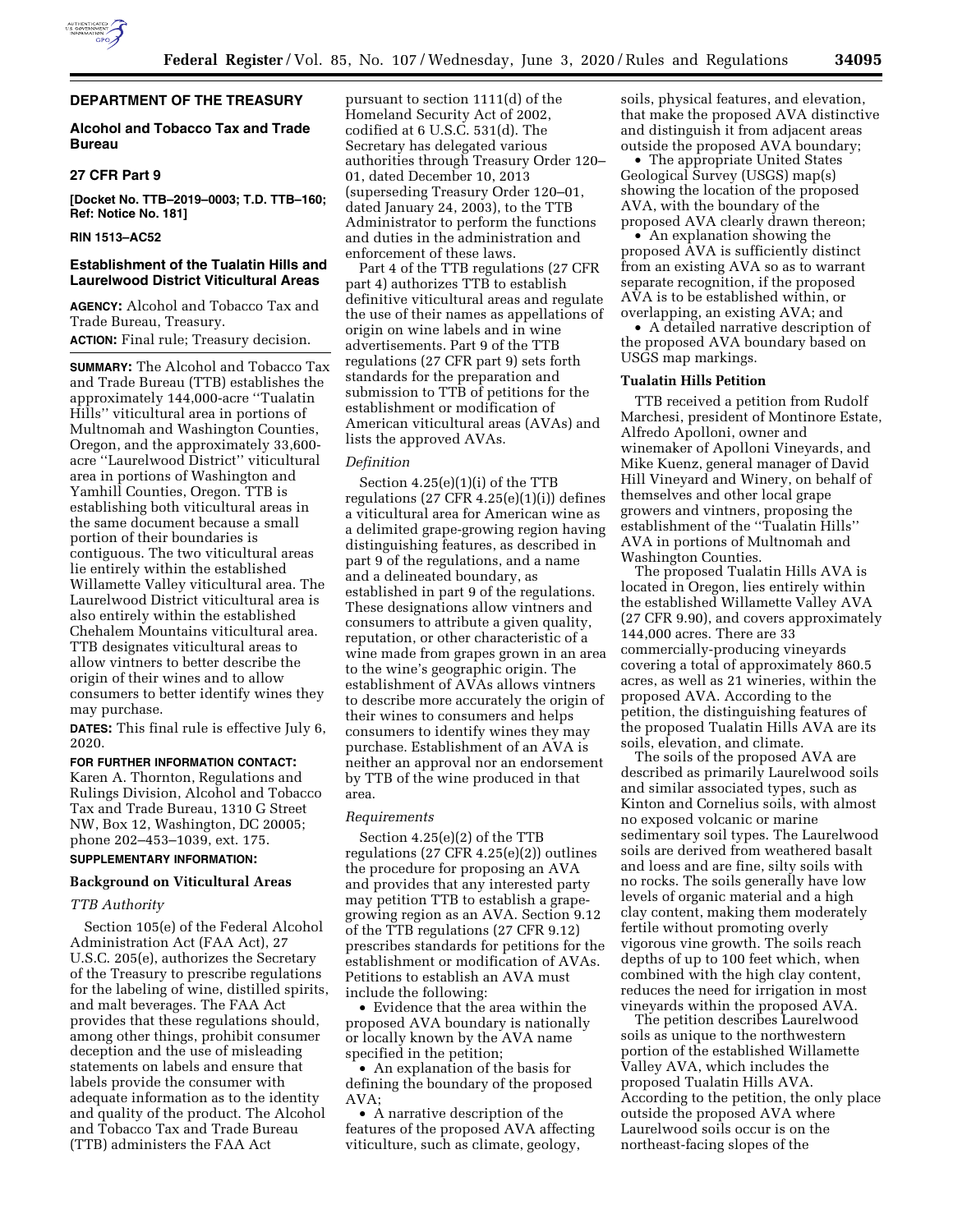established Chehalem Mountains AVA, within the proposed Laurelwood District AVA. However, the petition notes that the Laurelwood soils within the Chehalem Mountains AVA are frequently mixed with volcanic, sedimentary, and alluvial soils. To the north of the proposed Tualatin Hills AVA, the soils formed primarily from volcanic material from eruptions near the Oregon-Washington-Idaho border between 6 and 17 million years ago and contain very little loess and no Laurelwood series soils. West of the proposed AVA, the soils are primarily Coastal sediment soils originating from volcanic soils and marine uplifted soils that formed 50 million years ago. To the south of the proposed AVA within the established Chehalem Mountains AVA, the soils are also formed primarily from marine sediments, although the soils are sometimes striated with older decomposing basalt and volcanic materials. To the east of the proposed AVA, the soils are primarily formed from Columbia River basalt and sedimentary materials.

The proposed Tualatin Hills AVA is located in the upland hills of the Tualatin River watershed and encompasses elevations between 200 and 1,000 feet, which is generally considered the upper limit for growing commercial wine grapes in this region of Oregon. Furthermore, the petition states that elevations below 200 feet were excluded because the lower elevations are relatively flat and more susceptible to frost. The proposed AVA is surrounded to the north and west by the higher elevations of the Coastal Range, which typically exceed 1,000 feet. To the east of the proposed AVA is the broad, flat plain of the Tualatin River Valley, where elevations are generally below 200 feet. The petition notes that there is a small region between the northeast corner and the southeast corner of the proposed AVA that has similar elevations to the proposed AVA. However, this region was not included in the proposed AVA because it is within the urban development zone of metro Portland and is currently used for commercial and residential buildings and public parks; there is no commercial viticulture in this area. To the south and southeast of the proposed AVA are the Chehalem Mountains, which includes elevations of over 1,000 feet and, according to the petition, are considered to be a separate, distinct landform from the uplands within the proposed Tualatin Hills AVA.

The climate of the proposed Tualatin Hills AVA is characterized by average annual rainfall amounts of 43.67 inches,

which is lower than annual rainfall amounts in the regions to the west and north, and higher than amounts in the regions to the east and south. The moderate rainfall amounts discourage the growth of mold and mildew in vineyards within the AVA. Differences between daytime high temperatures and nighttime low temperatures, referred to as diurnal temperature variations, are greater in the proposed AVA than in the all the surrounding regions except the region to the south. Greater diurnal variations slow the development of sugars and reduce acid loss in grapes, allowing grape varietals that require a long growing season to fully develop their flavor and aroma compounds.

### **Laurelwood District Petition**

TTB received a petition from Luisa Ponzi, president of Ponzi Vineyards, Maria Ponzi, winemaker of Ponzi Vineyards, and Kevin Johnson, winemaker of Dion Vineyards, on behalf of themselves and other local grape growers and vintners, proposing the establishment of the ''Laurelwood'' AVA. However, at the request of TTB, the petitioners agreed to add the word ''District'' to the proposed name, in order to avoid a potential impact on current label holders who are using ''Laurelwood'' as a brand name or fanciful name on their wine labels. The proposed Laurelwood District AVA is located west of the city of Portland and lies entirely within the established Willamette Valley AVA and the established Chehalem Mountains AVA. The proposed Laurelwood District AVA covers approximately 33,600 acres and contains 25 wineries and approximately 70 commercially-producing vineyards that cover a total of approximately 975 acres.

According to the petition, the distinguishing feature of the proposed Laurelwood District AVA is the predominance of the Laurelwood soil series. Although Laurelwood soil exists outside the proposed Laurelwood District AVA, specifically within the proposed Tualatin Hills AVA to the northwest, the petition states that there are differences between the Laurelwood soil of the proposed Laurelwood District AVA and the Laurelwood soil of the proposed Tualatin Hills AVA. For instance, the Laurelwood soil of the proposed Laurelwood District AVA consists of loess combined with basalt that is older than the basalt found in the Laurelwood soil of the proposed Tualatin Hills AVA. However, the petition states that the primary distinction between the soils of the two proposed AVAs is the contiguity of Laurelwood soil within the proposed

Laurelwood District AVA. Within the proposed Tualatin Hills AVA, large concentrations of Laurelwood soil are dispersed throughout, separated by regions without Laurelwood soils. By contrast, within the proposed Laurelwood District AVA, Laurelwood soil covers the entirety of the proposed AVA. Additionally, within the proposed Tualatin Hills AVA, Laurelwood soil is often mixed with related soil series, particularly Kinton and Cornelius soils. Within the proposed Laurelwood District AVA, Kinton and Cornelius soils exist only in small, isolated pockets along the eastern edge.

# **Notice of Proposed Rulemaking and Comments Received**

TTB published Notice No. 181 in the **Federal Register** on June 19, 2019 (84 FR 28442), proposing to establish the Tualatin Hills and Laurelwood District AVAs. In the notice, TTB summarized the evidence from the two petitions regarding the name, boundary, and distinguishing features for the proposed AVAs. The notice also compared the distinguishing features of the proposed AVAs to the surrounding areas. For a detailed description of the evidence relating to the name, boundary, and distinguishing features of the proposed AVAs, and for a detailed comparison of the distinguishing features of the proposed AVAs to the surrounding areas, see Notice No. 181.

In Notice No. 181, TTB solicited comments on the accuracy of the name, boundary, and other required information submitted in support of the petition. In addition, given the proposed Tualatin Hills and Laurelwood District AVA's location within the Willamette Valley AVA, TTB solicited comments on whether the evidence submitted in the petition regarding the distinguishing features of the two proposed AVAs sufficiently differentiates them from the Willamette Valley AVA. TTB also requested comments on whether the geographic features of the proposed AVAs are so distinguishable from the Willamette Valley AVA that the proposed AVAs should no longer be part of the established AVA. TTB solicited comments on whether distinguishing features of the proposed Laurelwood District sufficiently differentiate it from the established Chehalem Mountains AVA, and if the features of the proposed AVA are so distinctive that it should no longer be part of the established Chehalem Mountains AVA. Finally, TTB also solicited comments on whether the distinguishing features of the proposed Laurelwood District AVA sufficiently differentiate it from the proposed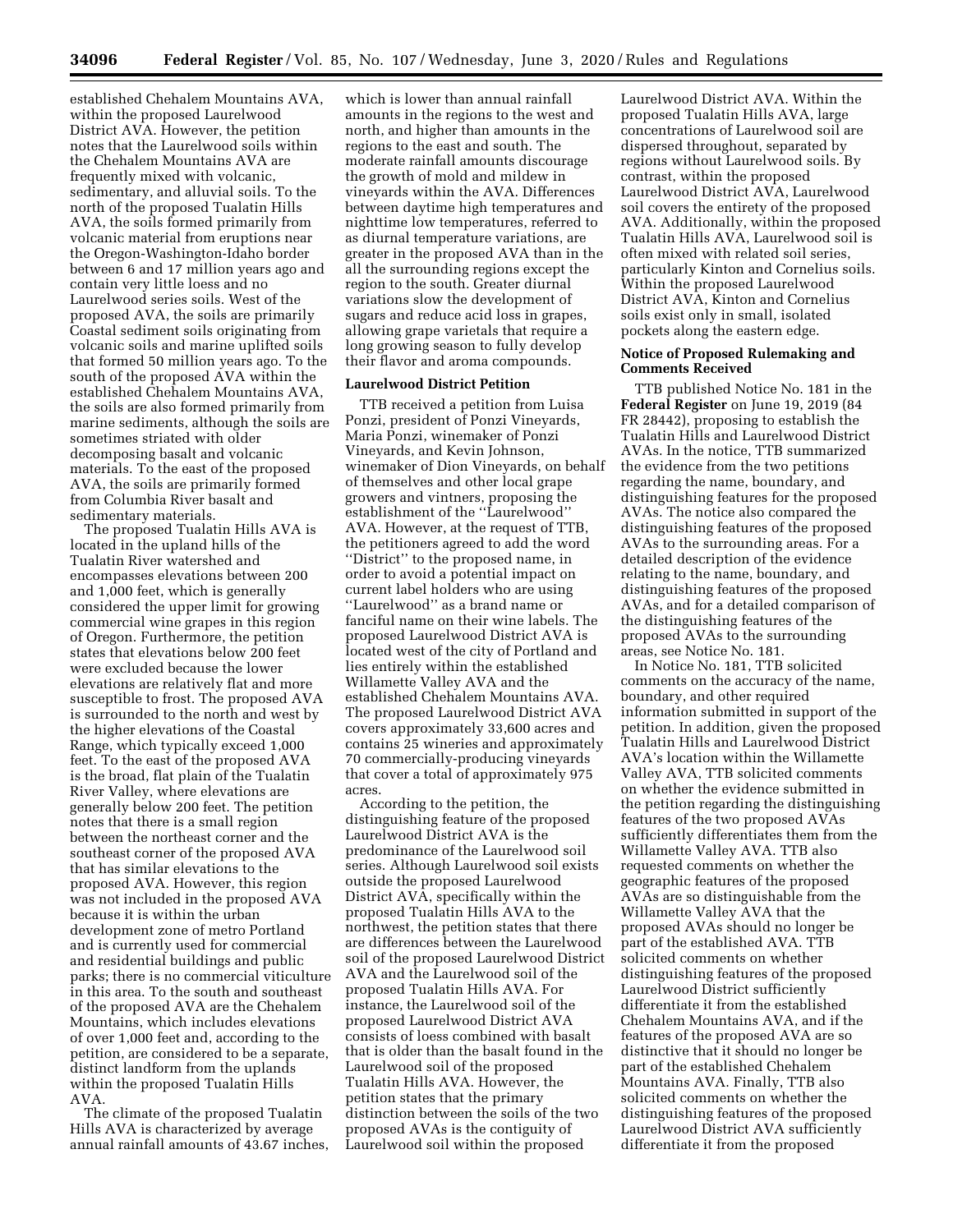neighboring Tualatin Hills AVA, and on whether the distinguishing features of the proposed Tualatin Hills AVA sufficiently differentiate it from the proposed Laurelwood District AVA. The comment period closed August 19, 2019.

## *Comments Received on the Proposed Tualatin Hills and Laurelwood District AVAs*

In response to Notice No. 181, TTB received a total of nine comments. Of the nine comments, only one comment (comment 3) specifically mentioned the proposed Tualatin Hills AVA. That comment, submitted by a local wine industry member with vineyards in both of the proposed AVAs, supported the establishment of the proposed Tualatin Hills AVA as a way to inform consumers of the region's characteristics, which he believes are unique from the surrounding regions, including the proposed Laurelwood District AVA. None of the comments opposed the establishment of the proposed Tualatin Hills AVA or its inclusion within the established Willamette Valley AVA.

All nine of the comments TTB received mentioned the proposed Laurelwood District AVA. Three of the comments, comments 1, 4, and 5, did not oppose establishing this AVA, but expressed opposition to the proposed Laurelwood District AVA name. The opposing comments generally state the belief that naming an AVA after a soil type would be misleading, as it would imply that the soil is found only within that AVA, when in fact there are vineyards outside the proposed AVA that are planted entirely on Laurelwood soil. As a result, consumers would be confused by wines made outside the proposed Laurelwood District AVA that claim that the grapes were grown in Laurelwood soils. Comment 4 stated that allowing an AVA to be named after a soil type would ''set a dangerous precedent'' and could lead to the creation of other AVAs that treat the name of a soil type as if it were ''solely proprietary.'' Comment 4 was the only comment to suggest alternative names for the proposed AVA, including ''North Slope,'' ''Laurel,'' ''Mountainside,'' ''Fern Hill, ''Spring Hill,'' ''Midway,'' and ''Mountain Home.'' Comment 4 appeared to favor the name ''North Slope,'' noting that 91 percent of the wine wholesalers the commenter surveyed in his work as a director of wine sales for a local winery preferred that name to ''Laurelwood District.'' Comment 4 also claimed that the website of Ponzi Vineyards, one of the petitioners for the proposed Laurelwood

District AVA, uses the phrase ''North Slope'' to refer to the vineyard's location.

Six of the comments support the establishment of the Laurelwood District AVA as proposed. The supporting comments all came from self-identified local wine industry members. The comments generally support the proposed Laurelwood District AVA due to the prevalence of the Laurelwood soil, and believe that the establishment of the proposed AVA would provide consumers with more information about the origin of the grapes in the wine, rather than cause confusion. Comment 6 also stated the belief that there is ample evidence that the region of the proposed AVA is known as ''Laurelwood,'' but did not provide any additional examples.

#### *TTB Response to Opposing Comments*

TTB believes that the commenters who oppose the proposed ''Laurelwood District'' AVA name may misunderstand the rationale for the proposed name and what limitations its establishment would place on the use of the Laurelwood soil name on a wine label or in advertising. Although the prominent soil series in both the proposed Tualatin Hills and Laurelwood District AVAs is called ''Laurelwood,'' the proposed Laurelwood District AVA does not derive its name from the soil but from the community of Laurelwood, which, according to the petition, was named after a school built in the area in 1904. The soil series was first formally identified by the USDA in 1974,<sup>1</sup> on Iowa Hill within the proposed AVA. Establishment of the proposed Laurelwood District AVA would not set a precedent of naming AVAs after a soil series because § 9.12(a)(1) of the TTB regulations requires a petitioner to provide evidence that the region is referred to by the proposed name. If the proposed name refers only to a soil series, the name would not meet the regulatory requirements. TTB has determined that the petition provided sufficient evidence to demonstrate that the name ''Laurelwood'' applies to the larger region surrounding the community of Laurelwood, including the region of the proposed AVA, and that the name does not apply solely to the soil series.

Furthermore, TTB notes that at least 20 established AVAs share their names with soils or soil series. For example, Comment 8, submitted in response to the proposed rulemaking, mentions The

Rocks District of Milton-Freewater AVA (27 CFR 9.249), which shares its name with the Freewater soil series,<sup>2</sup> a soil series found within and outside of the AVA.3 The Loess Hills District AVA (27 CFR 9.255) includes the word ''loess,'' which is the predominant type of soil found within the AVA but also exists elsewhere.4 The Arroyo Seco AVA (27 CFR 9.59) shares its name with the Arroyo Seco soil series,5 which is found within the AVA and elsewhere in Monterey County, California.6 The establishment of these AVAs does not prohibit winemakers from mentioning the presence of the soil series in their vineyards, nor does it prohibit any other AVAs from containing these soils. Further, when established, no commenters expressed concern or opposition that these AVAs share names with a soil series found within and outside their boundaries.

Additionally, although the distinguishing feature of the proposed Laurelwood District AVA is the Laurelwood soil series, it is not merely the presence of this soil that defines the proposed AVA. The Laurelwood soil series does have a very narrow range, but it is found in some of the regions surrounding the proposed Laurelwood District AVA, including the proposed Tualatin Hills AVA. What primarily distinguishes the proposed Laurelwood District AVA from other regions that contain Laurelwood soil is the nearuniformity of the soil within the proposed boundaries. Soil maps included as Exhibit A–1 of the Tualatin Hills AVA petition and Figure 1 of the Laurelwood District AVA show that the soils of the proposed Laurelwood AVA consist almost entirely of Laurelwood series, whereas the proposed Tualatin Hills AVA has large patches of Laurelwood soils separated by expanses of soils from other series, including Kinton and Cornelius soils.7 Because Exhibit A–1 was too large to include in the online public docket, TTB has placed a similar image of the entire extent of the Laurelwood soil series

4 80 FR 34857, 34858–34859, ''Notice of Proposed Rulemaking—Proposed Establishment of the Loess

HYH Property Project, *[https://](https://www.co.monterey.ca.us/home/showdocument?id=36998)*

<sup>1</sup>*[https://soilseries.sc.egov.usda.gov/OSD](https://soilseries.sc.egov.usda.gov/OSD_Docs/L/LAURELWOOD.html)*\_*Docs/L/ [LAURELWOOD.html.](https://soilseries.sc.egov.usda.gov/OSD_Docs/L/LAURELWOOD.html)* 

<sup>2</sup>*[https://soilseries.sc.egov.usda.gov/OSD](https://soilseries.sc.egov.usda.gov/OSD_Docs/F/FREEWATER.html)*\_*Docs/F/ [FREEWATER.html.](https://soilseries.sc.egov.usda.gov/OSD_Docs/F/FREEWATER.html)* 

<sup>3</sup> ''Petition to establish The Rocks District of Milton-Freewater American Viticultural Area, Oregon,'' Page 3, within Docket No. TTB–2014– 0003 at *[https://www.regulations.gov.](https://www.regulations.gov)* 

 $5$  [https://soilseries.sc.egov.usda.gov/OSD](https://soilseries.sc.egov.usda.gov/OSD_Docs/A/ARROYO_SECO.html)\_Docs/A/ *ARROYO*\_*[SECO.html.](https://soilseries.sc.egov.usda.gov/OSD_Docs/A/ARROYO_SECO.html)* 

<sup>6</sup>See Figure 5.8–1 of the Environmental Impact Report of the Rancho San Juan Specific Plan and

*[www.co.monterey.ca.us/home/](https://www.co.monterey.ca.us/home/showdocument?id=36998)* 

*[showdocument?id=36998.](https://www.co.monterey.ca.us/home/showdocument?id=36998)* 

<sup>7</sup>See Exhibits A–1 and Figure 1 in the docket number TTB–2019–0003 at *[www.regulations.gov.](http://www.regulations.gov)*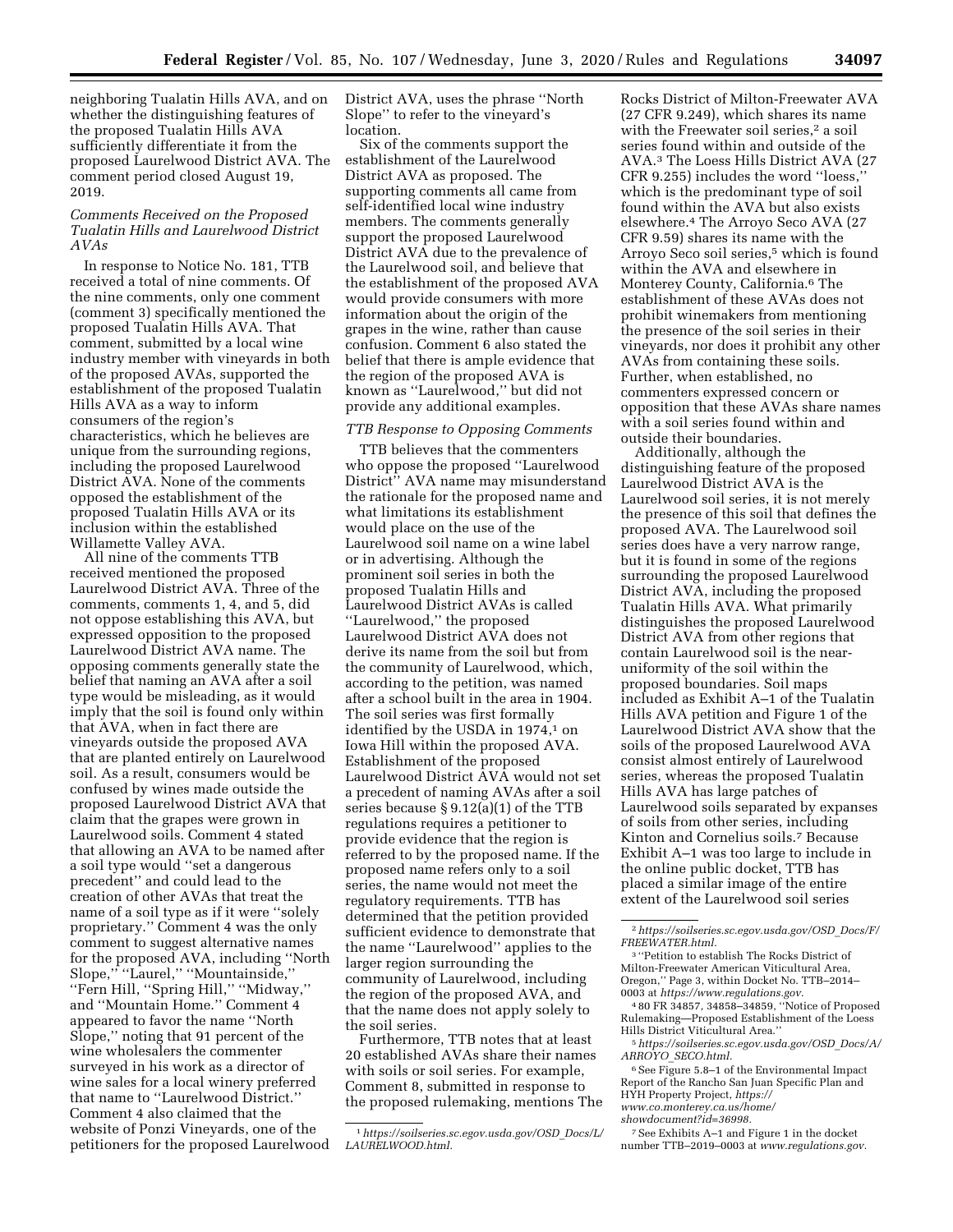obtained from the University of California–Davis Soil Series Extent Explorer 8 in the docket. Establishment of the AVA would not mean that TTB does not recognize the presence of Laurelwood soil in other regions or AVAs, only that TTB recognizes the ubiquity of the soil within the proposed AVA as the feature that distinguishes it from the surrounding regions.

TTB is proposing to make only the full name of the proposed Laurelwood District AVA a term of viticultural significance. Additionally, current label holders who use the word ''Laurelwood'' in a brand name would not be affected by the establishment of the Laurelwood District AVA.

Finally, although comment 4 provided some alternative names for the proposed Laurelwood District AVA, the comment only noted that the names were names of features or communities within the proposed AVA. The comment did not include evidence that the entire region of the proposed AVA is known by any of these alternative names, as required by § 9.12(a)(1). The link to the Ponzi Vineyards website included in the comment 9 does note that the family's vineyards are ''situated on the North slope (sic)'' of the Chehalem Mountains AVA, but it is unclear if this statement uses the phrase ''North slope'' more to describe the geographic orientation of the vineyards, rather than as the name of the entire region. Therefore, TTB cannot determine that ''North Slope'' or any of the other suggested names would be more appropriate for the proposed AVA than ''Laurelwood District.''

## **TTB Determination**

After careful review of the petition and the comments received in response to Notice No. 181, TTB finds that the evidence provided by the petitioners supports the establishment of the Tualatin Hills and Laurelwood District AVAs. Accordingly, under the authority of the FAA Act, section 1111(d) of the Homeland Security Act of 2002, and part 4 of the TTB regulations, TTB establishes the ''Tualatin Hills'' AVA in portions of Multnomah and Washington Counties, Oregon, and the ''Laurelwood District'' AVA in portions of Washington and Yamhill Counties, Oregon, effective 30 days from the publication date of this document.

TTB has also determined that the Tualatin Hills AVA will remain part of the established Willamette Valley AVA.

As discussed in Notice No. 181, the Tualatin Hills AVA shares some broad characteristics with the Willamette Valley AVA. For example, elevations within both AVAs are generally below 1,000 feet, and the soils are primarily silty loams and clay loams. However, the Tualatin Hills AVA is comprised mainly of rolling hills and lacks the major valley floors that are a primary feature of the Willamette Valley AVA. Additionally, annual rainfall amounts are slightly higher for the Tualatin Hills AVA than for the Willamette Valley AVA in general.

TTB has also determined that the Laurelwood District AVA will remain part of both the established Willamette Valley AVA and the established Chehalem Mountains AVA. As discussed in Notice No. 181, the Laurelwood District AVA shares some broad characteristics with both established AVAs. For example, both the Willamette Valley AVA and the Laurelwood District AVA are in the rain shadow of the Cascade Mountains and, therefore, share similar annual rainfall amounts and growing degree day accumulations. Like the Chehalem Mountains AVA, the Laurelwood District AVA consists of hilly-tomountainous terrain with vineyards planted at elevations between 200 and 1,000 feet. However, the Laurelwood District AVA differs from both the Willamette Valley and Chehalem Mountains AVAs because its primary soil is the Laurelwood series, whereas the other two AVAs have a much wider diversity of soils.

# **Boundary Description**

See the narrative description of the boundary of the Tualatin Hills AVA and the Laurelwood District AVA in the regulatory text published at the end of this final rule.

## **Maps**

The petitioners provided the required maps, and they are listed below in the regulatory text. The boundaries of the Tualatin Hills and Laurelwood District AVAs may also be viewed on the AVA Map Explorer on the TTB website, at *[https://www.ttb.gov/wine/ava-map](https://www.ttb.gov/wine/ava-map-explorer)[explorer.](https://www.ttb.gov/wine/ava-map-explorer)* 

### **Impact on Current Wine Labels**

Part 4 of the TTB regulations prohibits any label reference on a wine that indicates or implies an origin other than the wine's true place of origin. For a wine to be labeled with an AVA name or with a brand name that includes an AVA name, at least 85 percent of the wine must be derived from grapes grown within the area represented by

that name, and the wine must meet the other conditions listed in 27 CFR 4.25(e)(3). If the wine is not eligible for labeling with an AVA name and that name appears in the brand name, then the label is not in compliance and the bottler must change the brand name and obtain approval of a new label. Similarly, if the AVA name appears in another reference on the label in a misleading manner, the bottler would have to obtain approval of a new label. Different rules apply if a wine has a brand name containing an AVA name that was used as a brand name on a label approved before July 7, 1986. See 27 CFR 4.39(i)(2) for details.

With the establishment of these two AVAs, their names, ''Tualatin Hills'' and ''Laurelwood District,'' will be recognized as names of viticultural significance under § 4.39(i)(3) of the TTB regulations (27 CFR 4.39(i)(3)). The text of the regulations clarifies this point. Consequently, wine bottlers using the name ''Tualatin Hills'' or ''Laurelwood District'' in a brand name, including a trademark, or in another label reference as to the origin of the wine, will have to ensure that the product is eligible to use the AVA name as an appellation of origin. TTB is not designating the phrase ''Laurelwood'' as a term of viticultural significance, in order to avoid a potential negative effect on current labels that use ''Laurelwood'' as part of a brand name or as a truthful description of vineyard soils on wine labels. Therefore, the phrase ''Laurelwood'' (without the word ''district'') may be used as a brand name, part of a brand name, or a truthful description of vineyard soils on wine labels without having to meet the appellation of origin eligibility requirements for the Laurelwood District AVA.

The establishment of the Tualatin Hills and Laurelwood District AVAs will not affect any existing AVA, and any bottlers using ''Willamette Valley'' or ''Chehalem Mountains'' as an appellation of origin or in a brand name for wines made from grapes grown within the Willamette Valley AVA will not be affected by the establishment of these new AVAs. The establishment of the Tualatin Hills AVA will allow vintners to use ''Tualatin Hills'' and ''Willamette Valley'' as appellations of origin for wines made primarily from grapes grown within the Tualatin Hills AVA if the wines meet the eligibility requirements for the appellation. The establishment of the Laurelwood District AVA will allow vintners to use ''Laurelwood District,'' ''Willamette Valley,'' and ''Chehalem Mountains'' as appellations of origin for wines made

<sup>8</sup>*[https://casoilresource.lawr.ucdavis.edu/see/](https://casoilresource.lawr.ucdavis.edu/see/#laurelwood) [#laurelwood.](https://casoilresource.lawr.ucdavis.edu/see/#laurelwood)* 

<sup>9</sup>*[https://www.ponzivineyards.com/About-Us/](https://www.ponzivineyards.com/About-Us/Vineyards)  [Vineyards.](https://www.ponzivineyards.com/About-Us/Vineyards)*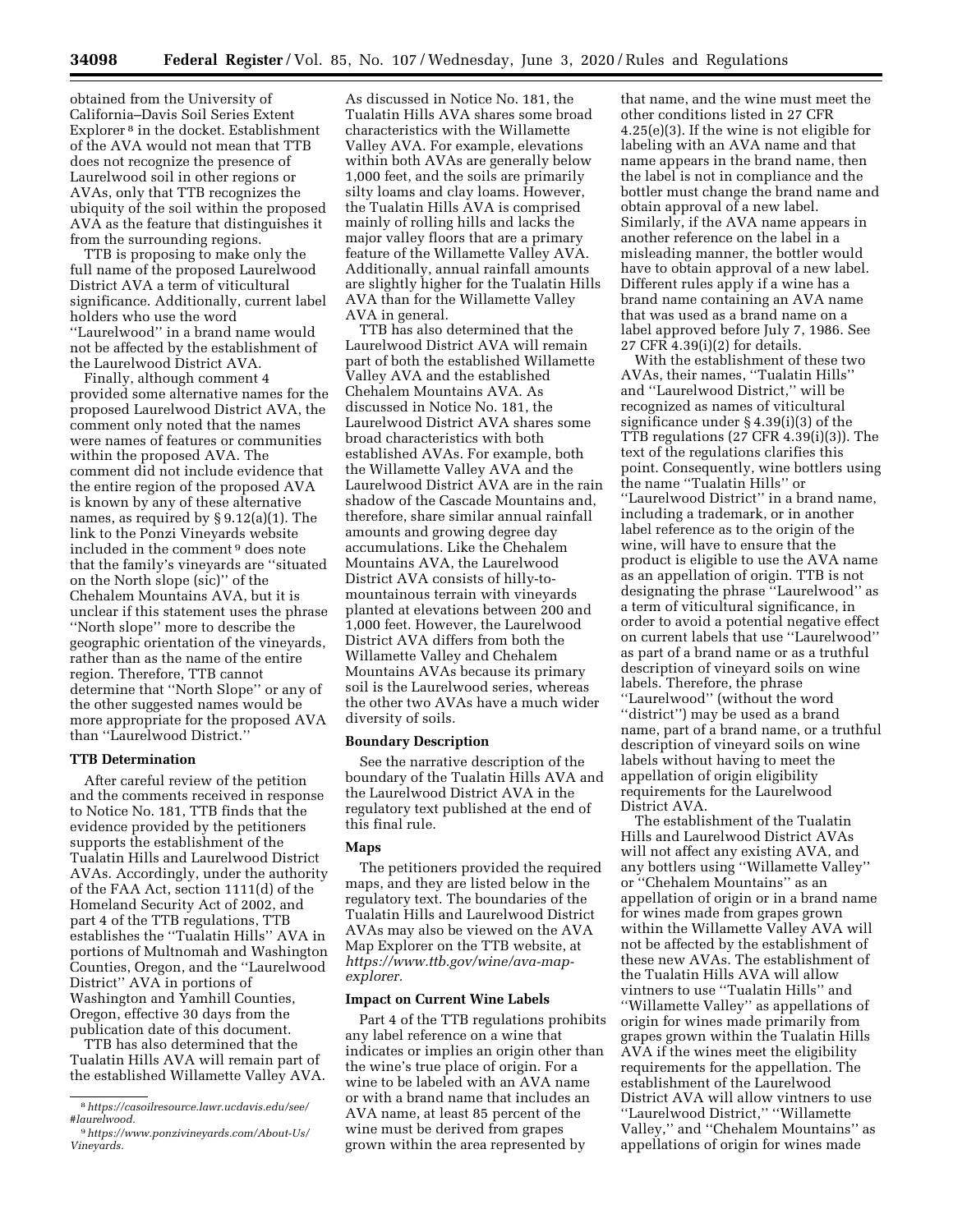primarily from grapes grown within the Laurelwood District AVA if the wines meet the eligibility requirements for the appellation.

## **Regulatory Flexibility Act**

TTB certifies that this regulation will not have a significant economic impact on a substantial number of small entities. The regulation imposes no new reporting, recordkeeping, or other administrative requirement. Any benefit derived from the use of an AVA name would be the result of a proprietor's efforts and consumer acceptance of wines from that area. Therefore, no regulatory flexibility analysis is required.

### **Executive Order 12866**

It has been determined that this final rule is not a significant regulatory action as defined by Executive Order 12866 of September 30, 1993. Therefore, no regulatory assessment is required.

#### **Drafting Information**

Karen A. Thornton of the Regulations and Rulings Division drafted this final rule.

# **List of Subjects in 27 CFR Part 9**

Wine.

### **The Regulatory Amendment**

For the reasons discussed in the preamble, TTB amends title 27, chapter I, part 9, Code of Federal Regulations, as follows:

# **PART 9—AMERICAN VITICULTURAL AREAS**

■ 1. The authority citation for part 9 continues to read as follows:

**Authority:** 27 U.S.C. 205.

## **Subpart C—Approved American Viticultural Areas**

■ 2. Subpart C is amended by adding § 9.268 to read as follows:

#### **§ 9.268 Tualatin Hills.**

(a) *Name.* The name of the viticultural area described in this section is ''Tualatin Hills''. For purposes of part 4 of this chapter, ''Tualatin Hills'' is a term of viticultural significance.

(b) *Approved maps.* The 6 United States Geological Survey (USGS) 1:24,000 scale topographic maps and the single 1:250,000 scale topographic map used to determine the boundary of the Tualatin Hills viticultural area are titled:

- (1) Vancouver, 1974 (1:250,000);
- (2) Dixie Mountain, OR, 2014;
- (3) Gaston, OR, 2014;
- (4) Laurelwood, OR, 2014;
- (5) Forest Grove, OR, 2014;

(6) Hillsboro, OR, 2014; and (7) Linnton, OR, 2014.

(c) *Boundary.* The Tualatin Hills viticultural area is located in Clackamas, Multnomah and Washington Counties, in Oregon. The boundary of the Tualatin Hills viticultural area is as described below:

(1) The beginning point is on the Dixie Mountain map at the intersection of North West Skyline Boulevard and North West Moreland Road. From the beginning point, proceed southwesterly along North West Moreland Road for approximately 1.3 miles to road's intersection with the Multnomah– Washington County line; then

(2) Proceed south along the Multnomah–Washington County for approximately 1.2 miles to the county line's intersection with the 1,000-foot elevation contour; then

(3) Proceed northwesterly along the 1,000-foot elevation contour, crossing onto the Vancouver map and continuing generally southwesterly along the meandering 1,000-foot elevation contour to its intersection with the Washington– Yamhill County line; then

(4) Proceed east along the Washington–Yamhill County line, crossing onto the Gaston map, to the intersection of the county line with NW South Road; then

(5) Proceed northeast along NW South Road to its intersection with SW South Road; then

(6) Proceed northeasterly along SW South Road to its intersection with the 200-foot elevation contour; then

(7) Proceed easterly along the 200-foot elevation contour for approximately 1.9 miles to its intersection with East Main Street/SW Gaston Road in the village of Gaston; then

(8) Proceed south, then east along SW Gaston Road for approximately 0.9 mile, crossing onto the Laurelwood map, to the road's intersection with the 240-foot contour line just south of an unnamed road known locally as SW Dixon Mill Road; then

(9) Proceed north along the meandering 240-foot elevation contour for approximately 5 miles to its intersection with SW Sandstrom Road; then

(10) Proceed west along SW Sandstrom Road for approximately 0.15 mile to its third crossing of the 200-foot elevation contour; then

(11) Proceed northwesterly and then northeasterly along the meandering 200 foot contour line for approximately 2.9 miles to its intersection with an unnamed road known locally as SW Fern Hill Road, north of an unnamed road known locally as SW Blooming Fern Hill Road; then

(12) Proceed north along SW Fern Hill Road for approximately 1.2 miles, crossing onto the Forest Grove map, to the road's intersection with Oregon Highway 47; then

(13) Proceed northerly along Oregon Highway 47 for approximately 7.6 miles to its intersection with Oregon Highway 6/NW Wilson River Highway; then

(14) Proceed east along Oregon Highway 6/NW Wilson River Highway for approximately 2.5 miles to its intersection with Sunset Highway; then

(15) Proceed southeast along Sunset Highway for approximately 2.3 miles to its intersection with the railroad tracks; then

(16) Proceed east along the railroad tracks, crossing onto the Hillsboro map, to the intersection of the railroad tracks and an unnamed road known locally as NW Dick Road; then

(17) Proceed south along NW Dick Road for approximately 0.3 mile to its intersection with NW Phillips Road; then

(18) Proceed east along NW Phillips Road for approximately 1.2 miles, crossing onto the Linnton map, to the road's intersection with an unnamed road known locally as NW Old Cornelius Pass Road; then

(19) Proceed northeast along NW Old Cornelius Pass Road to its intersection with NW Skyline Boulevard Road; then

(20) Proceed north and west along NW Skyline Boulevard for approximately 10.5 miles, crossing over the northeast corner of the Hillsboro map and onto the Dixie Mountain map and then returning to the beginning point.

■ 3. Subpart C is amended by adding § 9.269 to read as follows:

#### **§ 9.269 Laurelwood District.**

(a) *Name.* The name of the viticultural area described in this section is ''Laurelwood District''. For purposes of part 4 of this chapter, ''Laurelwood District'' is a term of viticultural significance.

(b) *Approved maps.* The six United States Geological Survey (USGS) 1:24,000 scale topographic maps used to determine the boundary of the Laurelwood District viticultural area are titled:

(1) Laurelwood, OR, 2014;

(2) Scholls, Oreg., 1961; photorevised 1985;

(3) Newberg, OR, 2014;

- (4) Beaverton, Oreg., 1961;
- photorevised 1984;
- (5) Sherwood, Oreg., 1961;

photorevised 1985; and

- (6) Dundee, Oreg., 1956; revised 1993. (c) *Boundary.* The Laurelwood
- District viticultural area is located in